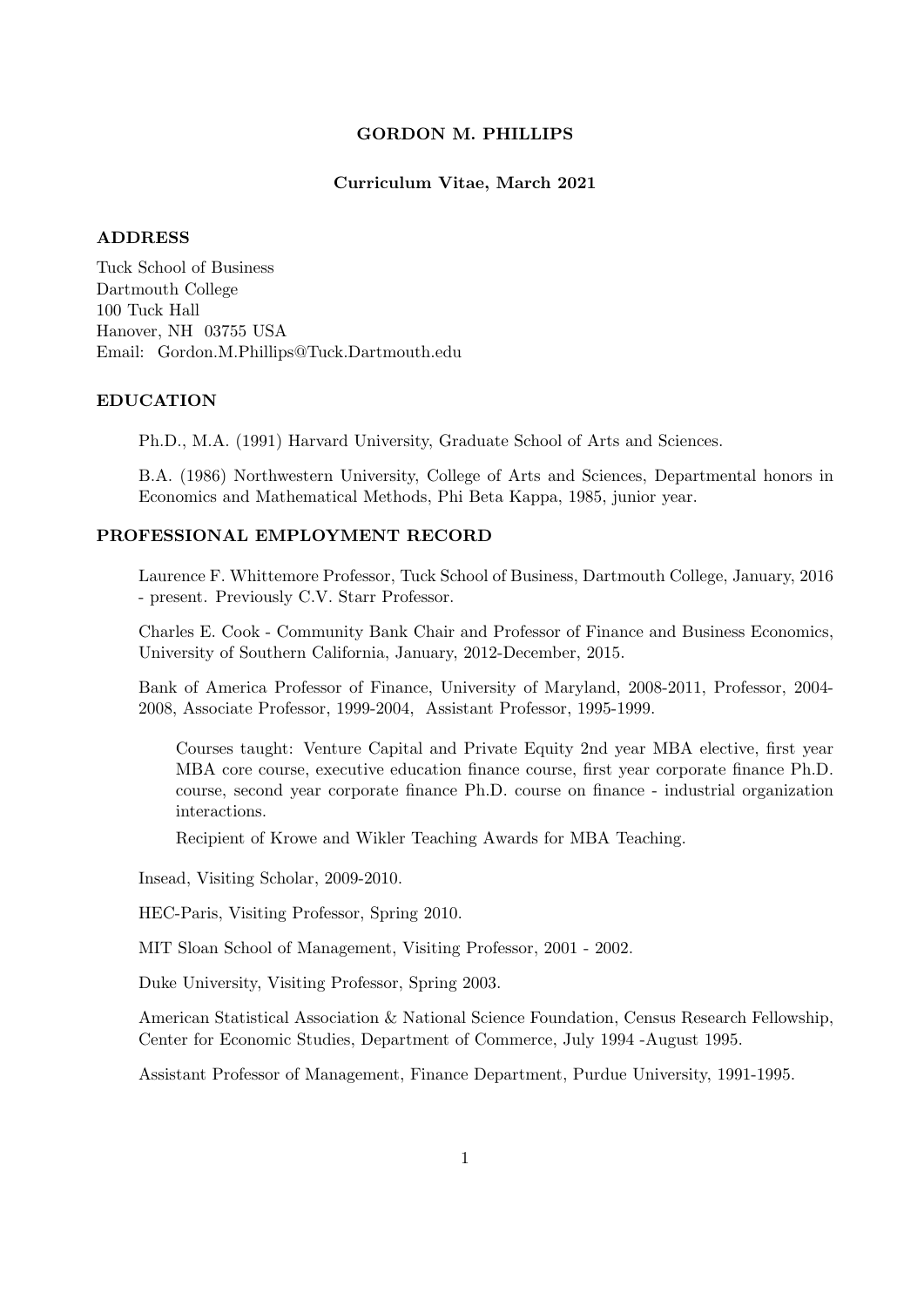### OTHER POSITIONS

President, Midwest Finance Association, 2020 - 2021, Vice President, 2019-2020, Program Chair, 2019.

Board of Directors, American Finance Association, 2020-2023.

Research Associate, National Bureau of Economic Research, 2002-present.

Panel member, National Science Foundation, 2009-2010.

Associate Editor and Academic Director, Financial Management Association, 2009-2015.

Associate Editor, Review of Corporate Financial Studies, 2010-2015.

Associate Editor, Finance Research Letters, 2008-2016.

Associate Editor, Annals of Finance, 2004-current.

Associate Editor, Review of Financial Studies, 2003-2006.

Associate Editor, Journal of Corporate Finance, 2002-2010.

Associate Editor, Journal of Financial Research, 2006-2011.

Associate Editor, Lecture Notes in Economics and Mathematical Systems (A Springer-Verlag series), 1999-2002.

### RESEARCH GRANTS

National Science Foundation, Co-Principal Investigator, 2019-2021. 3 year research grant with Kyle Herkenhoff for \$299,976. Title: "The Impact of Consumer Credit Access on Earnings Mobility, Entrepreneurship and Income Inequality."

National Science Foundation, Co-Principal Investigator, 2019-2020, with Gerard Hoberg, Craig Knoblock, Jay Pujara and Louiqa Raschid for \$1,000,000. Title: "Exploiting Financial and Economic Data - Business OKN." https://www.nsf.gov/od/oia/convergence-accelerator/.

Equitable Growth Foundation, Co-Principal Investigator, 2017, with Kyle Herkenhoff for \$47,500 to study the impact of personal credit on earnings, employment and entrepreneurship.

National Science Foundation, Co-Principal Investigator, 2016-2018. 2 year research grant, with Gerard Hoberg, Craig Knoblock and Pedro Szekely for \$518,000 to study competition, and industry change through text-mining of private and public firm webpages.

National Science Foundation, Co-Principal Investigator, 2011-2016. 5 year research grant, 3 years extended, with Ethan Cohen-Cole for \$478,306 to study the role of personal credit in new business formation.

National Science Foundation, Co-Principal Investigator, 2008-2011. 3 year research grant with Brent Goldfarb and Vojislav Maksimovic, for \$349,000 to study the role of organizational form in exploiting patents and innovation.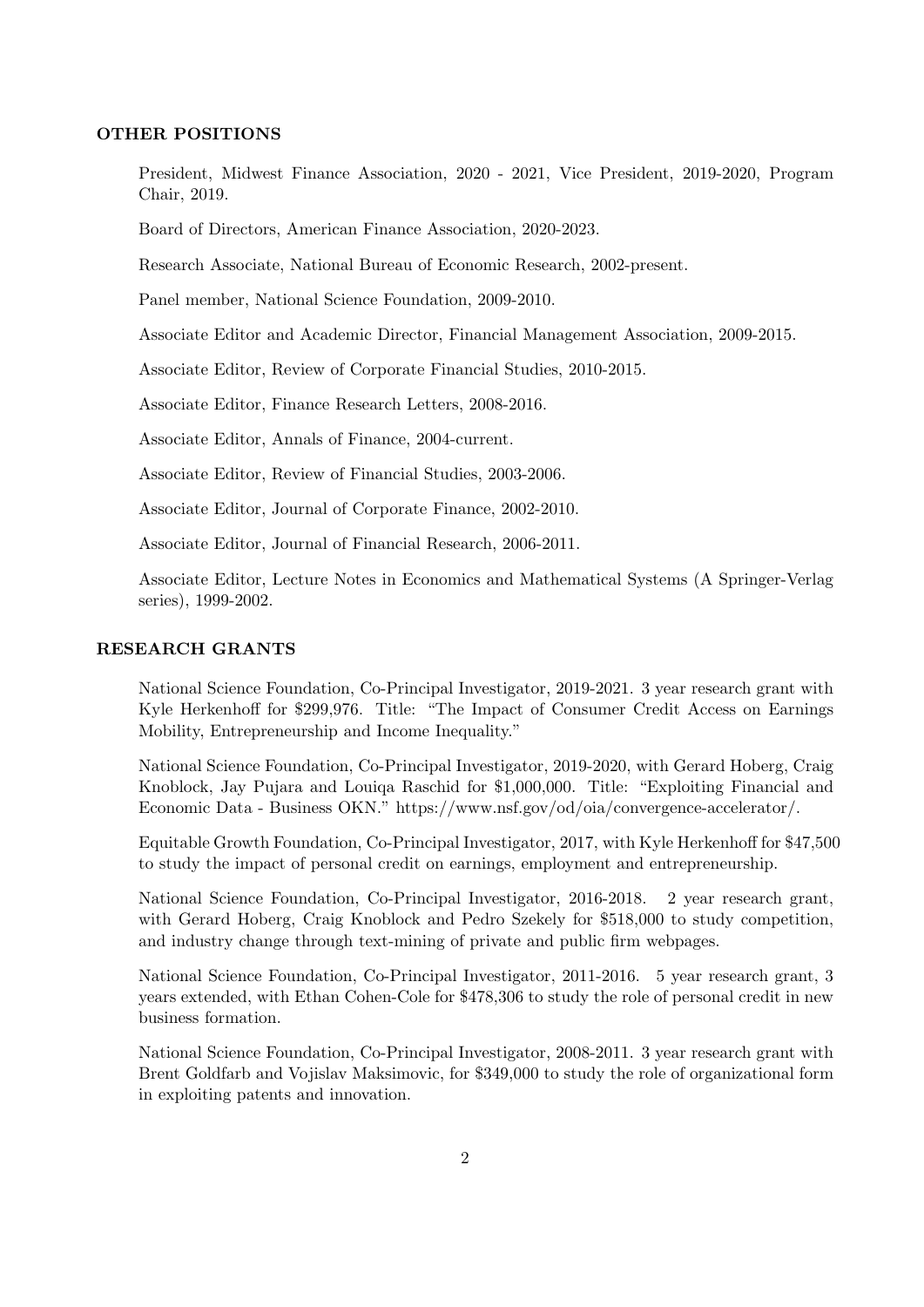National Science Foundation, Co-Principal Investigator, 2002-2004. 3 year research grant with Vojislav Maksimovic, for \$287,882 to study the role of finance in industry evolution and technology adoption.

National Science Foundation, Co-Principal Investigator, 1997-1999. 2 year research grant with Vojislav Maksimovic, for \$163,800 to study capital structure and the time-series dimensions of mergers and asset sales.

ASA/NSF Research Fellowship, 1994-1995. Fellowship funded by the American Statistical Association and the National Science Foundation.

### **HONORS**

Keynote address, Financial Management Association Asia, "Industries and Competition: New Foundations for Corporate Finance and Asset Pricing," July, 2019.

Keynote address, Southern Denmark University, "Financial and Organizational Decisions over the Firm and Industry Life Cycle," June, 2019.

Keynote address, Stockholm School of Economics, "Product Integration and Merger Success," April, 2016.

Keynote address, Claremont McKenna College, "(The Need for) Industrial Organization Foundations for Corporate Finance and Asset Pricing, " October, 2015.

Keynote address, Nordic Finance Association, May 2010, "Industrial Organization and Corporate Finance."

Keynote address, Brazilian Finance Association, July 2010, "Finance and Product Market Competition: New Developments and Research Possibilities."

Series of five invited research lectures as the A.B. Freeman Distinguished Visiting Professor at Tulane University, Spring 2008.

Judy Olian Research Fellowship, 2001 and 2002, "The Role of Finance in Firm Survival and Industry Consolidation."

Dean's Fellowship, 1986-1991, Harvard Business School.

Frederick Deibler Award for economics honors thesis, 1986, Northwestern University.

## PAPERS UNDER REVIEW AND FINISHED PAPERS

"Production and Learning in Teams," with Kyle Herkenhoff, Jeremy Lise and Guido Menzio, Revise and Resubmit Econometrica.

"How Credit Constraints Impact Job Finding Rates, Sorting and Aggregate Output," with Kyle Herkenhoff and Ethan Cohen-Cole, Revise and Resubmit Review of Economic Studies.

"Do the Unemployed Borrow: Implications for Public Insurance," with Carter Braxton and Kyle Herkenhoff, Revise and Resubmit Journal of Political Economy.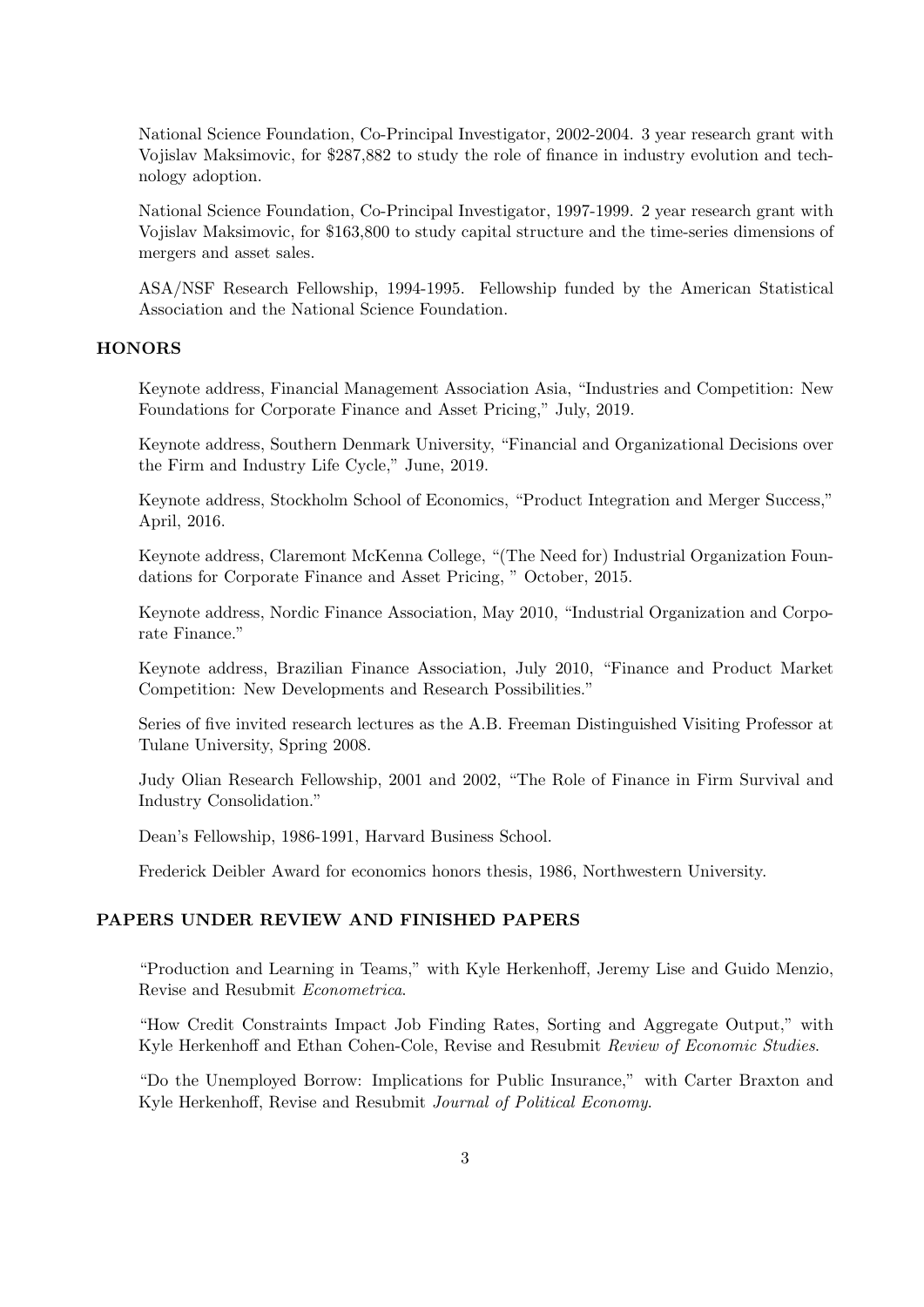"Are Public Firms Really Myopic? Evidence from Matching IPO Firms at Birth," with V. Maksimovic and L. Yang, Revise and Resubmit Review of Finance.

"Venture Capital Investments and Merger and Acquisition Activity around the World," with A. Zhdanov.

"U.S. - Chinese Innovation Competition," with Gerard Hoberg and Bruce Li, 2021.

"Hedging and Competition," with E. Giambina and A. Kumar, 2021.

"Scope, Scale and Competition: The 21st Century Firm," with Gerard Hoberg, 2021.

## PUBLICATIONS

"The Impact of Consumer Credit Access on Self-Employment and Entrepreneurship," with Kyle Herkenhoff and Ethan Cohen-Cole, conditionally accepted Journal of Financial Economics, 2021.

"Outsourcing Supply Contracts, Human Capital and Firm Capital Structure," with S. Katie Moon, Management Science, 2021, 67(1):363-387, https://doi.org/10.1287/mnsc.2019.3443..

"Innovation Activities and Integration through Vertical Acquisitions," with Laurent Fresard and Gerard Hoberg, Oliver Williamson best paper award, Review of Financial Studies, Volume 33, Issue 7, July 2020, 33:7 pp. 29372976.

"CEOs and the Product Market: When are Powerful CEOs Beneficial?" with Minwen Li and Yao Lu, *Journal of Financial and Quantitative Analysis*, December, 2019, 54:6 pp. 2295-2326.

"The Impact of Bank Credit on Labor Reallocation and Aggregate Industry Productivity," with John Bai and Daniel Carvalho, Journal of Finance, December, 2018, 73:6, pp. 2787-2836.

"Text-Based Industry Momentum," with Gerard Hoberg. Journal of Financial and Quantitative Analysis, December, 2018. Sharpe best paper prize award, JFQA , Dec. 2018, pp. 2355-2388.

"Conglomerate Industry Choice and Product Language," with Gerard Hoberg, Management Science, August, 2018, 64:8, pp. 3469-3970.

"Extending Industry Specialization through Cross-Border Acquisitions," with Laurent Fresard and Uli Hege, Review of Financial Studies, 2017, 30 (5), 1539-1582.

"Financing and New Product Decisions of Private and Publicly Traded Firms" with Giorgo Sertsios, Review of Financial Studies, 2017, 30 (5), 1744-1789.

"Text-Based Network Industries and Endogenous Product Differentiation," with Gerard Hoberg, Journal of Political Economy, October, 2016, pp. 1423-1465.

"Product Market Threats, Payouts, and Financial Flexibility," with Gerard Hoberg and Nagpurnanand Prabhala, Journal of Finance, 2014, Vol. 69, (1), 293-332.

"Real Asset Illiquidity and the Cost of Capital," with Hernan Ortiz-Molina, Journal of Financial and Quantitative Analysis, 2014, 1-32 (lead article).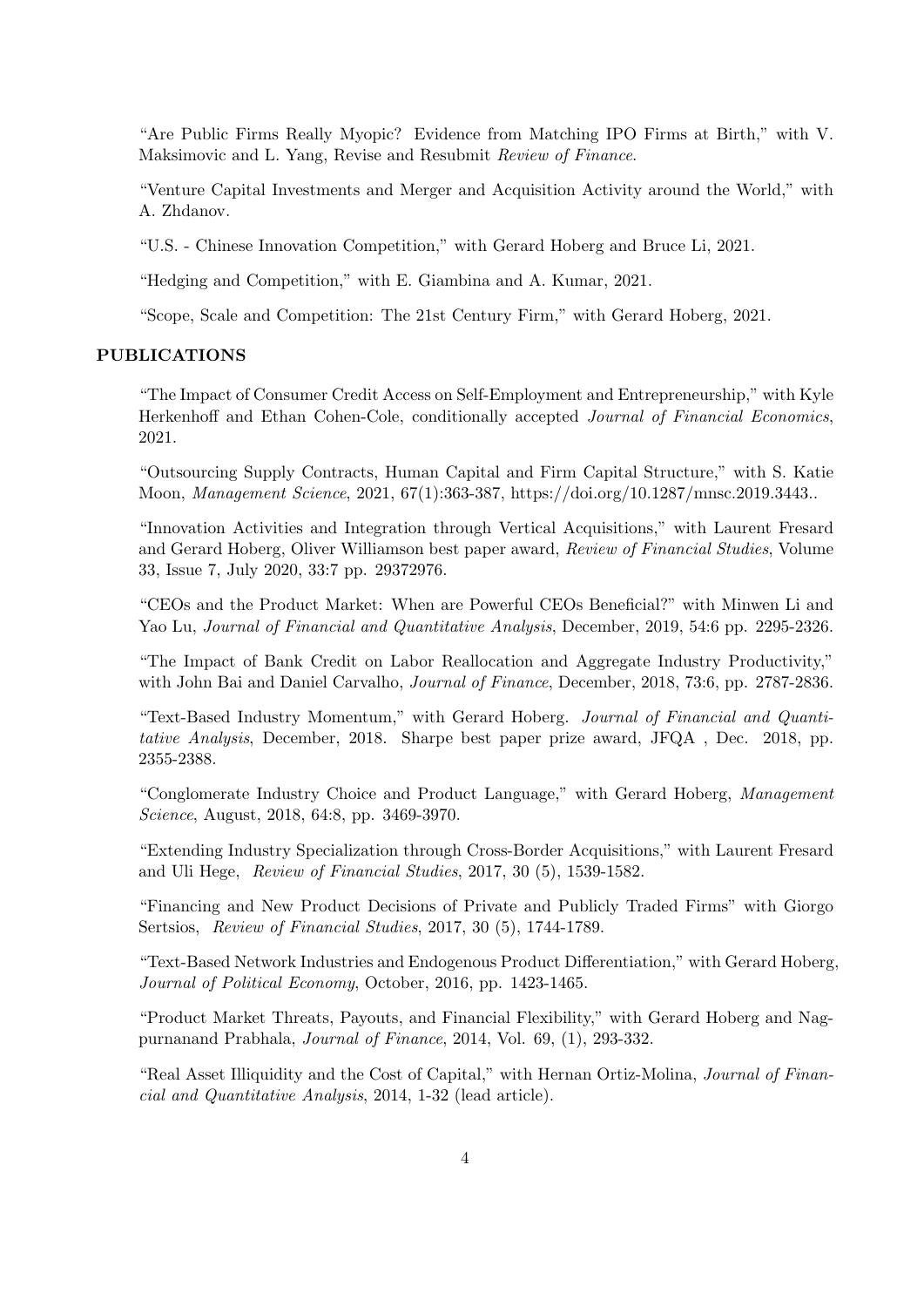"Private and Public Merger Waves," Best paper award Financial Management Association, with Vojislav Maksimovic and Liu Yang, *Journal of Finance*, 2013, Vol. 68, (5), 2177-2217.

"How Do Firm Financial Conditions Affect Product Quality and Pricing?" with Giorgo Sertsios, Management Science, 2013, 59, Vol. 8, 1764-1782.

"R&D and the Incentives from Merger and Acquisition Activity," with Alexei Zhdanov, Review of Financial Studies, 2013, 26, Vol. 1, 34-78.

"Conglomerate Firms, Internal Capital Markets and the Theory of the Firm," with Vojislav Maksimovic. Annual Review of Financial Economics, 2013, Vol. 5: 225-244.

"Why do Public Firms Issue Private and Public Securities?", with Armando Gomes, Journal of Financial Intermediation, 2012, Vol. 21, 619-658.

"Post-Merger Restructuring and the Boundaries of the Firm," with Vojislav Maksimovic and N.R.Prabhala, The Journal of Financial Economics, 2011, Vol. 102, 317-343. Reprinted as chapter 5 in "Mergers and Acquisitions", volume in The International Library of Critical Writings in Economics, ed. J. Harold Mulherin.

"Product Market Synergies and Competition in Mergers and Acquisitions: A Text-Based Analysis," with Gerard Hoberg, The Review of Financial Studies, 2010, Vol. 23, 3773-3811. Reprinted as chapter 6 in "Mergers and Acquisitions", volume in The International Library of Critical Writings in Economics, ed. J. Harold Mulherin.

"Real and Financial Industry Booms and Busts," with Gerard Hoberg, Journal of Finance, February, 2010, Vol. 65, 45-86.

"The Industry Life-Cycle, Acquisitions and Investment: Does Firm Organization Matter?" with Vojislav Maksimovic, Journal of Finance. April, 2008, Vol. 63, 629-64. Finalist: Brattle Prize for best paper in corporate finance in the Journal of Finance.

"How Does Industry Affect Firm Financial Structure?" formally titled "Is There an Optimal Industry Capital Structure?" with Peter MacKay, December, 2005, The Review of Financial Studies.

"Do Conglomerate Firms Allocate Resources Inefficiently Across Industries? Theory and Evidence" with Vojislav Maksimovic, The Journal of Finance, April, 2002, 57 721-767, paper nominated for the Brattle Prize. Reprinted in "Corporate Restructuring" volume in The International Library of Critical Writings in Financial Economics, ed. J. McConnell and D. Denis.

"The Market for Corporate Assets: Who Engages in Mergers and Asset Sales and Are There Gains?" with Vojislav Maksimovic, Journal of Finance December, 2001, Vol. 56, 2019-2065, lead article, paper nominated for the Brattle Prize. Reprinted in "Corporate Restructuring" volume in The International Library of Critical Writings in Financial Economics, ed. J. Mc-Connell and D. Denis. Also reprinted in Mergers and Corporate Governance, ed: J. Harold Mulherin.

"Corporate Equity Ownership, Strategic Alliances and Product Market Relationships," with Jeffrey Allen, Journal of Finance, December, 2000, Vol. 55, 2791-2815.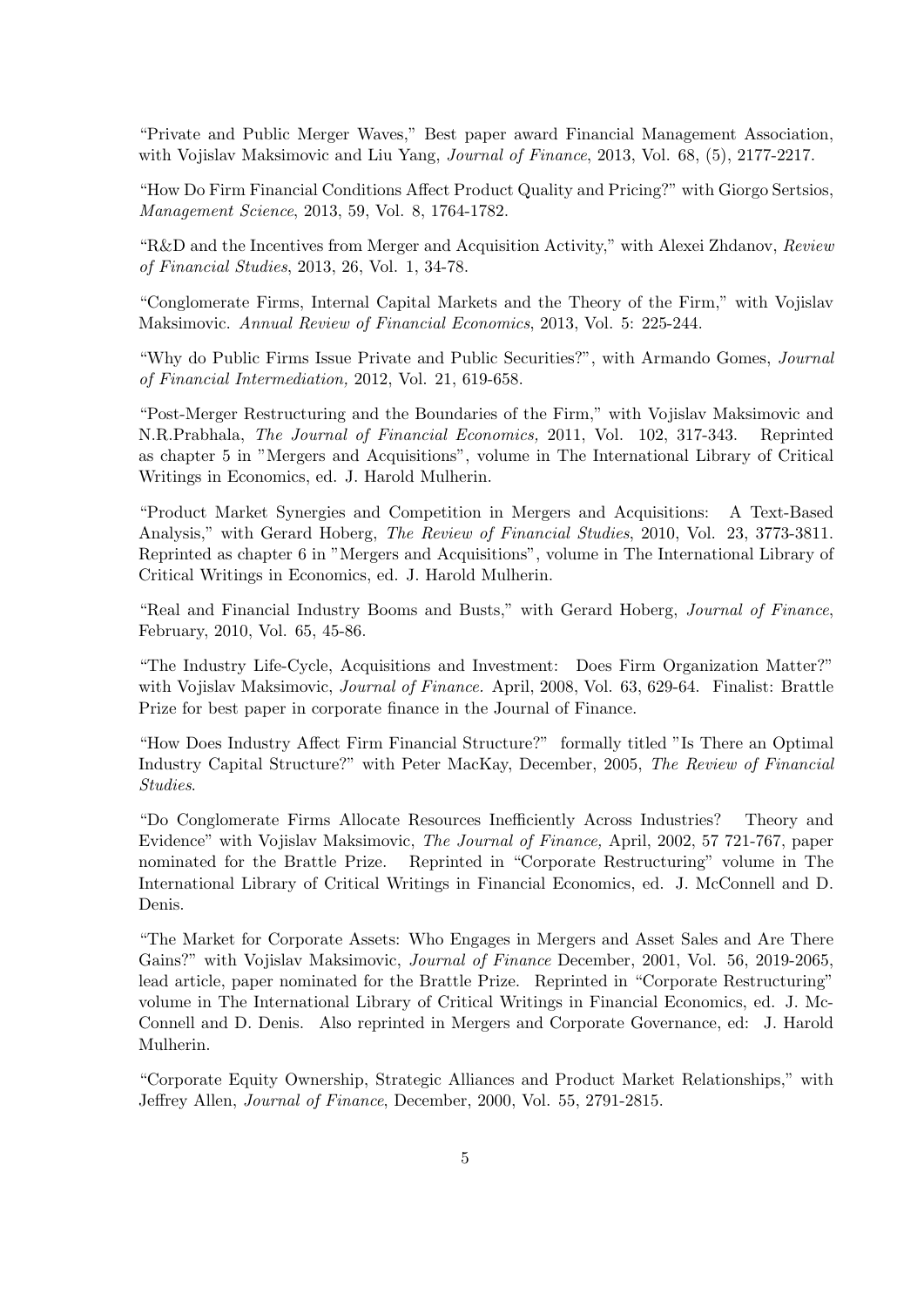"Asset Efficiency and Reallocation Decisions of Bankrupt Firms," with Vojislav Maksimovic, Journal of Finance, October, 1998, 53, 1495-1532, paper nominated for the Smith Breeden Prize. Reprinted in "Empirical Corporate Finance" volume in The International Library of Critical Writings in Financial Economics, ed. M. Brennan.

"Capital Structure and Product Market Behavior: An Examination of Plant Closing and Investment Decisions," with Dan Kovenock, Review of Financial Studies, 1997, Vol. 10, 767-803. To be reprinted in: The International Library of Critical Writings in Financial Economics, volume editor: Michael Brennen, series editor: Richard Roll.

"Capital Structure and Product Market Rivalry: How Do We Reconcile Theory and Evidence?" with Dan Kovenock, American Economic Review, May 1995, Vol. 85, 403-408.

"Increased Debt and Industry Product Markets: An Empirical Analysis," Journal of Financial Economics, 1995, Vol. 37, 189-238.

"Trading Performance in Forward Markets: Information vs. Normal Backwardation," with Robert Weiner, The Economic Journal, 1994, Vol. 104, 76-95.

"Options in Forward Contracts: Empirical Estimates from the Petroleum Market," with Robert Weiner, The Review of Futures Markets, 1990, Vol. 9, 1-14.

## BOOK CHAPTERS AND REVIEWS

"Discussion of A Measure of Competition Based on 10-K Filings," Journal of Accounting Research, Vol. 51, 437-447, 2013.

"Conglomerate Firms and Internal Capital Markets" with Vojislav Maksimovic. Handbook of Corporate Finance: Empirical Corporate Finance, ed. B. Espen Eckbo, Handbooks in Finance Series, Elsevier/North-Holland, April, 2007, 423-475.

## RESEARCH PRESENTATIONS

"Hedging and Competition," Presented at: University of Maryland, Tsinghua University, Tulane University.

- "Education and Innovation: The Long Shadow of the Cultural Revolution,"
- Presented at: Labor and Finance Seminar, Florida State University, University of Illinois, University of Switzerland Zurich.

"Scope, Scale and Competition: The 21st Century Firm,"

Presented at: Texas A&M, University of California Irvine, University of Switzerland Zurich, Western Finance Association (scheduled).

"U.S. Innovation and Chinese Competition for Innovation Production,"

Presented at: Queens University, Tsinghua University, University of Georgia, American Finance Association, Financial Intermediation Research Association. Temple University, Pennsylvania State University, Florida State University

"Venture Capital Investments and Merger and Acquisition Activity around the World, "

Presented at: The University of Hong Kong, HKUST, Indiana University, Michigan State, The Midwest Finance Association, Southern California Private Equity Conference, Syracuse University, Tsinghua University and the University of Lugano.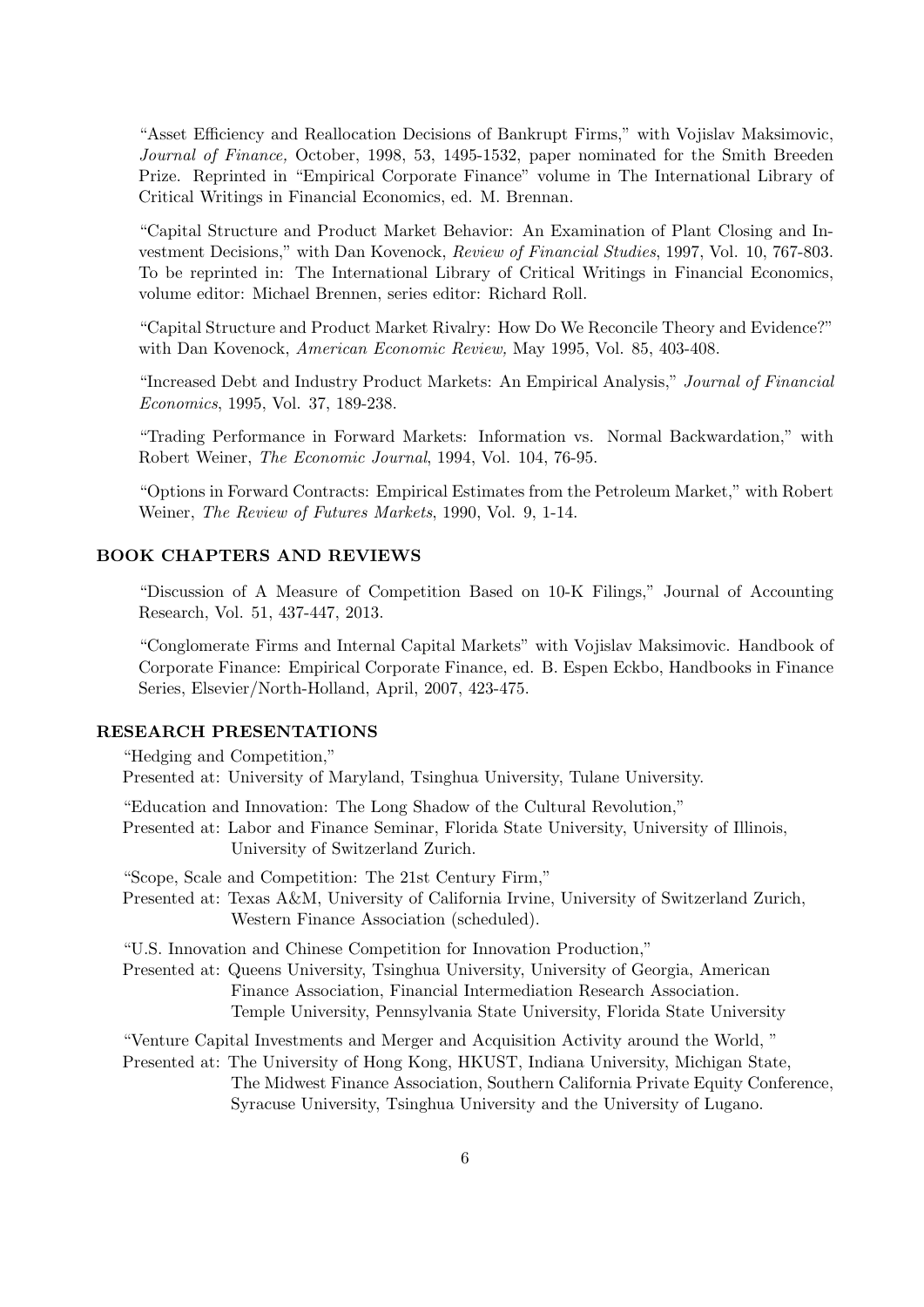"Product Integration and Merger Success," Presented at: Stockholm University, Temple University, University of Texas Dallas, Utah.

"Production and Learning in Teams," Presented at: NBER Summer Institute, 2018.

"Do the Unemployed Borrow: Implications for Public Insturance," Presented at: NBER Summer Institute, 2018, American Finance Association, 2020.

- "Do Public Firms Respond to Investment Opportunities More than Private Firms? The Impact of Initial Firm Quality,"
- Presented at: The University of Alberta Frontier of Finance Conference, University of British Columbia, Hong Kong University, Purdue University, Singapore Mgmt. University, Huazhong University of Technology, SUNY Buffalo, and the University of Oregon.

"The Impact of Consumer Credit Access on Employment, Earnings and Entrepreneurship,"

Presented at: NBER Entrepreneurship, NBER Micro Foundations of Macro, Finance, Organizations and Markets conference, Brandeis University, Boston Fed, UNC, Yale, American Finance Association, 2020.

"How Credit Constraints Impact Job Finding Rates, Sorting and Aggregate Output,"

Presented at: Columbia University, NBER Macro, NBER Corporate Finance, Harvard, Iowa, Johns Hopkins, Michigan, Miami, Northwestern, Notre Dame, NYU, MIT.

"The Impact of Bank Credit on Labor Reallocation and Aggregate Industry Productivity," Presented at: Northeastern University, NBER Corporate Finance, NBER CRIW conference, UCLA, UNSW, Ohio State.

"Innovation Activities and the Incentives for Vertical Acquisitions and Integration,"

Presented at: MIT, Carnegie Mellon, Dartmouth College, Humboldt University, IFN Stockholm. Stanford, Chicago, Tsinghua University, American Finance Association, NBER.

"Outsourcing Supply Contracts, Human Capital and Firm Capital Structure,"

Presented at: George Washington University, Humboldt University, Tsinghua University, University of Colorado, University of Oregon, UBC Summer Finance conference, American Finance Association, 2015, Pittsburg.

"Industry Choice and Product Language,"

Presented at: Columbia University, Western Finance Association, University of Chicago, University of Wisconsin, Stanford University, Finance and Accounting Conference, Indiana University, Tilberg University, Rotterdam School of Management, Erasmus University, University of Mannheim, University of Mannheim, University of Illinois.

"R&D and the Incentives from Merger and Acquisition Activity,"

Presented at: Boston University, Western Finance Association, 2011. Paris Corporate Finance Conference, 2011, University of New South Wales, University of Sidney, Sidney Institute of Science and Technology, Hong Kong University of Science and Technology, Tsinghua University, Cheung Kong Graduate School of Business, 2011.

"Text-Based Network Industries and Endogenous Product Differentiation," Presented at: University of Chicago, Academy of Management, Rutgers University,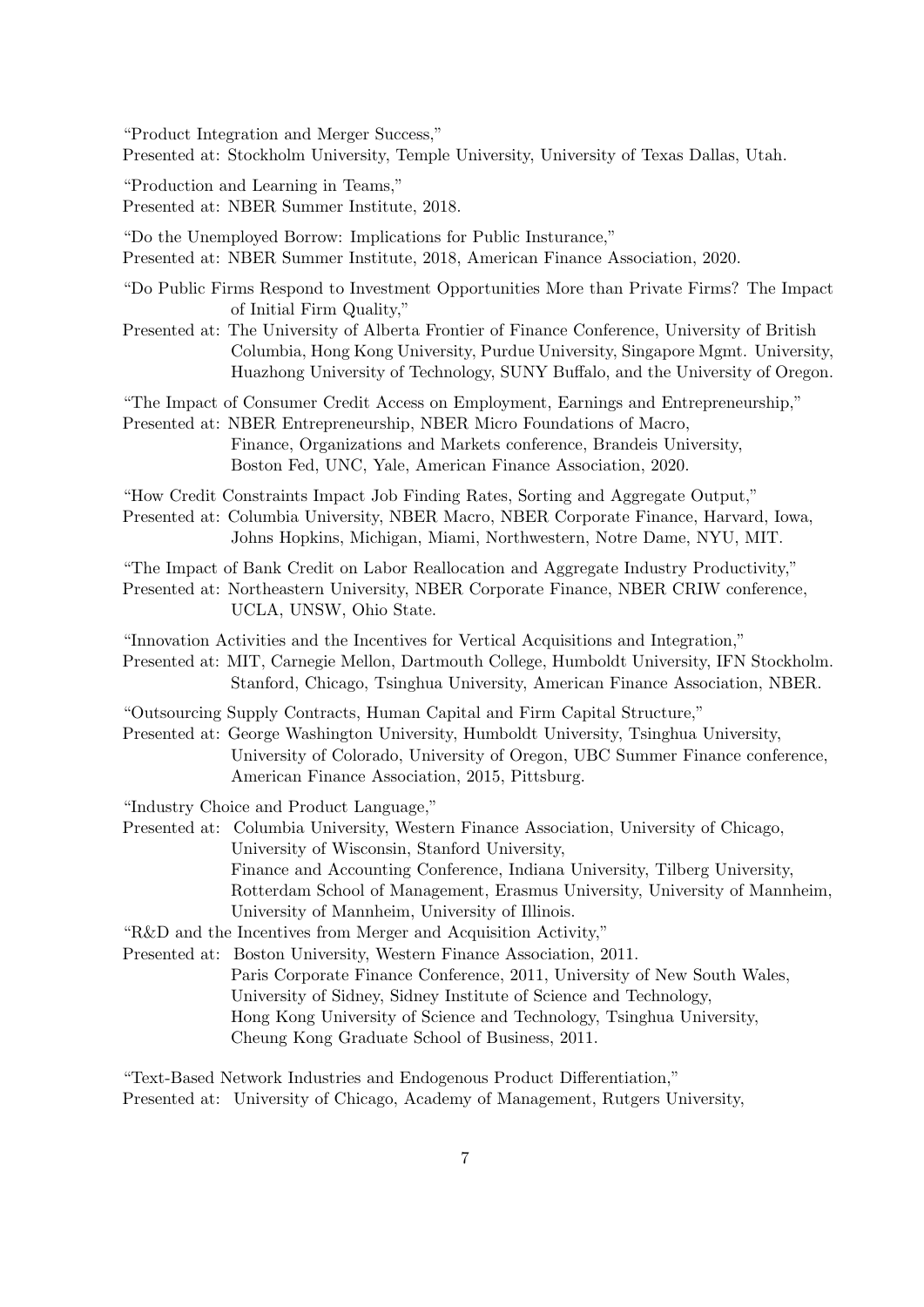Northwestern University, University of Notre Dame, USC, Stockholm School of Economics, Copenhagen Business School, London Business School, HEC - Paris.

"How Do Firm Financial Conditions Affect Product Quality and Pricing?" BI Norwegian School of Management, American Finance Association, 2011.

"Public and Private Merger Waves,"

Presented at: Western Finance Association, Financial Management Association, 2010. National Bureau of Economic Research, Université Paris Dauphine, Norwegian School of Management.

"Real Asset Illiquidity and the Cost of Capital,"

Presented at: Georgetown University, Western Finance Association meetings, 2009, Wilfrid Laurier Finance Conference, Northern Finance Association meetings, 2010.

"Product Market Synergies and Competition in Mergers and Acquisitions," Presented at: Stockholm School of Economics, ISCTE (Lisbon), University of Amsterdam, ESSEC, Fall, London Business School, HEC - Paris, Georgetown, NBER, Ohio State, Duke University, Hong Kong University of Science and Technology, National University of Singapore, Insead University, Université de Lausanne.

"Post-Merger Restructuring and the Boundaries of the Firm"

- Presented at: University of Southern California, Tulane University, NBER, April, 2008. American Finance Association, January, 2009.
- "Real and Financial Industry Booms and Busts"
- Presented at: NYU, Vanderbilt, UBC, Washington University of St. Louis, Georgia State University, Yale, Oxford, Insead, WFA, NBER Summer Institute, University of Vienna, AFA meetings, University of Michigan.
- "Why do Public Firms Issue Private and Public Securities?"
- Presented at: Frontiers of Finance Conference, NYU, 5 Star Conference, Rice, Florida, McGill, NBER, Summer, 2006, University of Michigan, AEA meetings, January, 2008.
- "The Industry Life-Cycle, Acquisitions and Investment: Does Firm Organization Matter?" Presented at: Duke-UNC Corporate Finance Conference, UCLA, University of Texas-Austin, April, Pittsburg, Minnesota, Case Western University, Hong Kong University of Science and Technology.
- "Firm-Specific Resources, Financial-Market Development and The Growth of U.S. Multinationals,"
- Presented at: Columbia University, Case Western University, University of Illinois, University of Minnesota, Western Finance Association Meetings, Tulane University, Rice University, Duke University, MIT finance and organizations seminars, Boston College,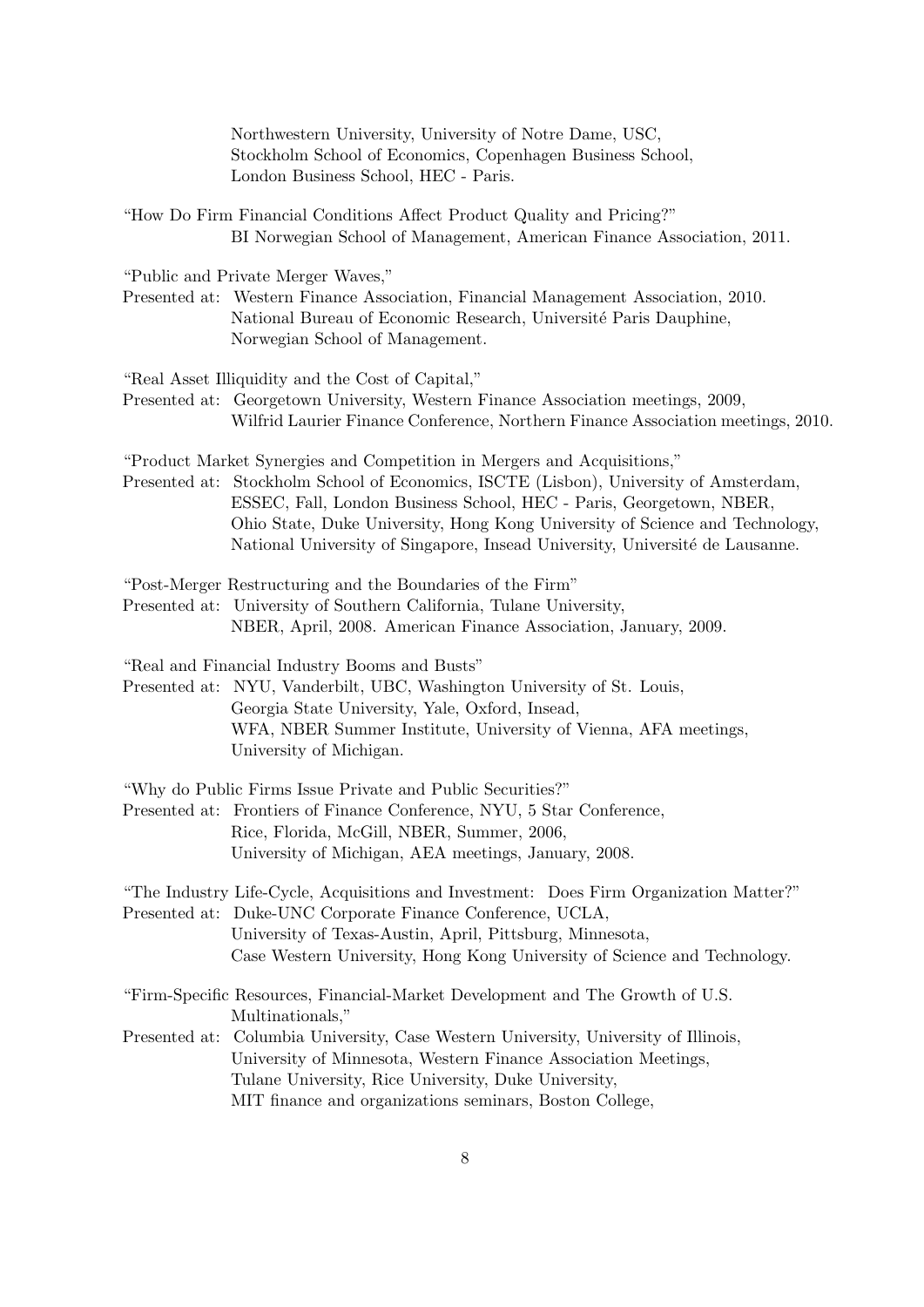University of South Carolina, Rutgers University, The Center for Economic Studies, Department of Commerce.

"How Does Industry Affect Firm Capital Structure?" Working paper titled: "Is There an Optimal Industry Capital Structure?"

Presented at: University of Delaware, UBC, American Finance Association, Atlanta Finance Research Consortium, University of Kentucky, Rutgers University Capital Structure Conference.

"The Market for Corporate Assets: Who Engages in Mergers and Asset Sales and Are There Gains?"

Presented at: University of Texas, American Finance Association Meetings, Duke, Illinois, NYU, New York Federal Reserve Bank, Western Finance Association, Stanford University, NBER, Texas - Austin Conference in Finance and Accounting, September, 1999.

"Do Conglomerate Firms Allocate Resources Inefficiently Across Industries? Theory and Evidence" formally titled: "Optimal Firm Size and the Growth of Conglomerate and Single-Industry Firms."

Presented at: Carnegie Mellon University, Virginia Tech University, NBER, Washington Area Finance Symposium, NYU Conference in Finance and Accounting, American Finance Association, Harvard, Colorado, Illinois, Indiana University, University of Michigan, Virginia Tech, and Ohio State.

"Corporate Equity Ownership and Product-Market Relationships."

Presented at: Western Finance Association, Annual Conference in Finance and Accounting, American Finance Association Meetings, University of Michigan, Michigan State, The Center for Economic Studies, Department of Commerce,

"Asset Efficiency and Reallocation Decisions of Bankrupt Firms."

Presented at: American Finance Association, NBER Summer, Purdue University, MIT, Wharton, University of British Columbia, University of Chicago, University of Georgia, University of North Carolina, Utah, Virginia. Boston College, Center for Policy Research (CEPR), Columbia University, NYU, Texas - Austin, Tulane University, and Vanderbilt University.

"Capital Structure and Product Market Behavior: An Examination of Plant Closing and Investment Decisions."

Presented at: Western Finance Association, The Econometric Society, The European Economic Association, University of Michigan, University of Florida, The Chicago Federal Reserve Bank, The Pennsylvania State University, The Department of Justice, University of Maryland, Virginia Polytechnic Institute, Erasmus University, Tilberg University.

"Capital Structure and Product Market Rivalry: How Do We Reconcile Theory and Evidence?" Presented at: The American Economic Association.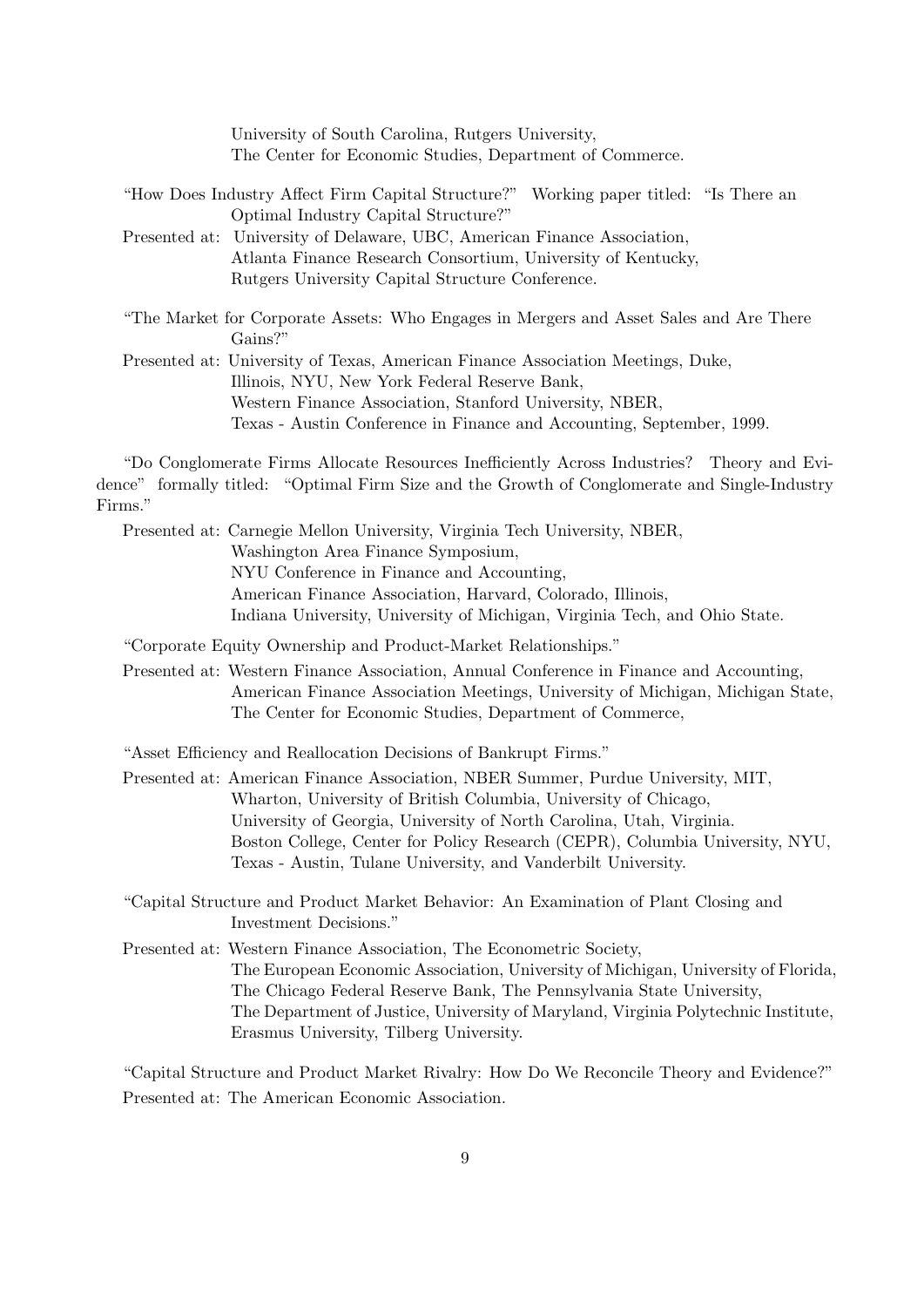"Increased Debt and Product Markets: An Empirical Analysis."

Presented at: Financial Management Association, Rochester, The University of Maryland, The Chicago Federal Reserve Bank, American Finance Association, National Bureau of Economic Research Conference.

"Market Volatility: Forecasts and Reactions in the Oil Markets."

Presented at: The 6th Journees Du Green Conference, Quebec, Canada. Financial Management Association.

"Trading Performance in Forward Markets: Information vs. Normal Backwardation."

Presented at: American Finance Association, NBER, Boston University.

## SERVICE

## PROFESSIONAL SERVICE

## PROFESSIONAL ORGANIZATIONS:

Finance, Organizations and Markets (FOM), Founder of Research Group and Program Organizer 2013-current.

American Finance Association (AFA), 2020-2023, Board of Directors, session chair, multiple years.

Midwest Finance Association (MFA), 2020-2021 President, 2019 Program Chair.

Western Finance Association (WFA), 2014 Associate Program Chair, 1998, 2001, 2007, 2013, 2019 session chairs and 1998-current program committees.

Program committees: Financial Intermediation Research (FIRS), 2008-current, European Finance Association (EFA), 2010-current, Paris Corporate Finance conference, 2010-11.

Frontiers of Finance program chair, 2008-09, committee, 2006, 2007.

Washington Area Finance Symposium, program committee.

Financial Management Association (FMA), 1997, 1999, 2002 program committees, 2019 keynote address.

# REFEREEING FOR PROFESSIONAL JOURNALS:

Journal of Finance, Journal of Financial Economics, Review of Financial Studies, Financial Management, American Economic Review, Jorunal of Financial Intermediation, Journal of Finance and Quantitative Analysis, European Economic Review, International Journal of Industrial Organization, Journal of Industrial Economics, Journal of Law and Economics, Quarterly Journal of Economics, Rand Journal of Economics, Review of Economics and Statistics, Review of Economics Studies.

### UNIVERSITY SERVICE

COLLEGE LEVEL SERVICE:

Faculty Director, Center for Private Equity and Venture Capital, 2016-present. Reorganized center with expanded focus on venture capital. Introduced academic conference and expanded offerings for students from 6 student fellows to 32 student fellows.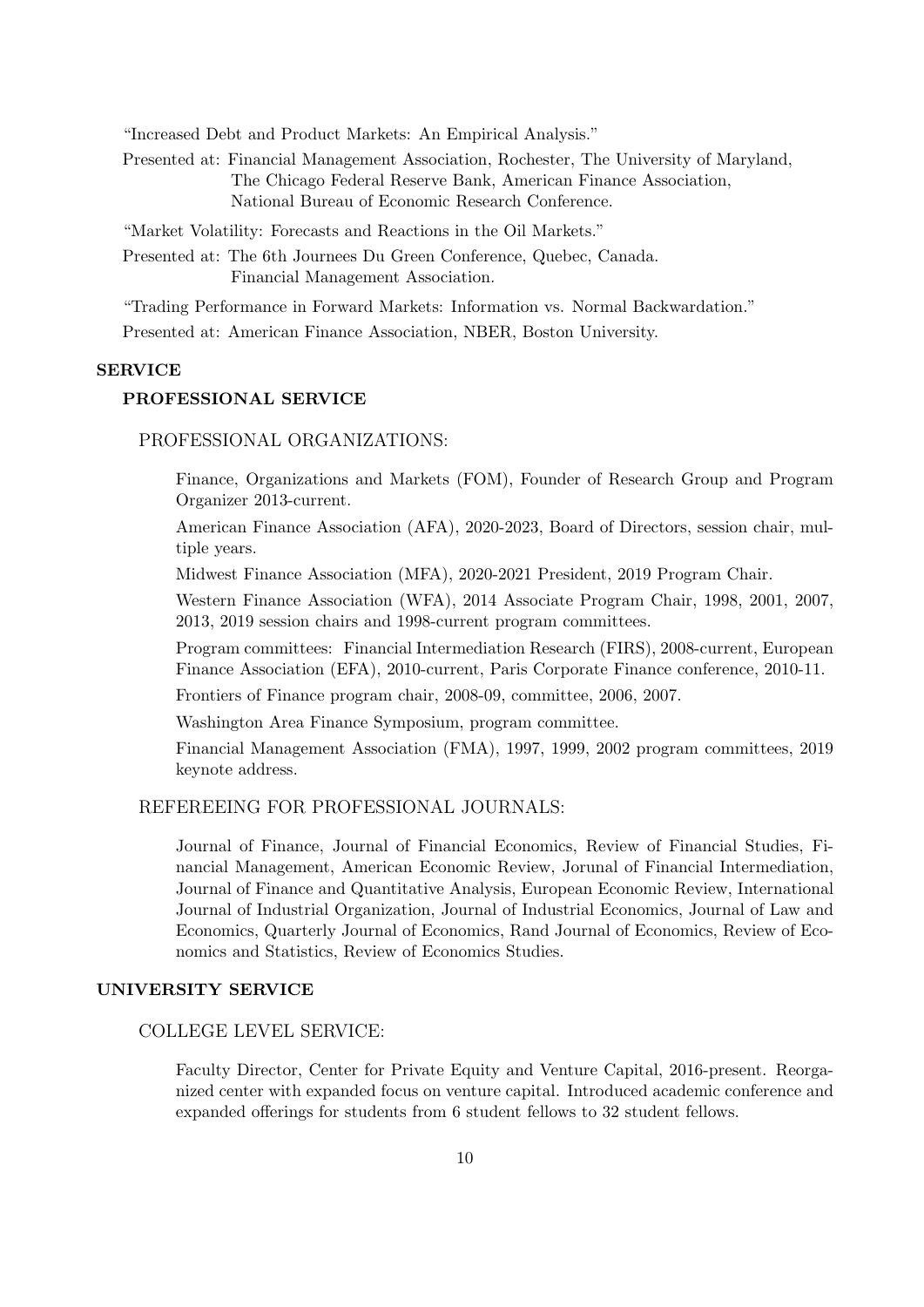Council on Sponsored Research Activities at Dartmouth College level, 2019-2021.

Title IX Council at Dartmouth College level, 2019-2020.

Promotion and Tenure committee for Morten Sorensen, external hire.

Deans Strategic Committee, 2017-2018.

Chair of Faculty Search committee, 2014-2015, Keyston Chair Search Committee, 2013- 2014.

Promotion and Tenure Committee, 2013-2015 (3 year appointment).

Chair of Masters of Science in Finance (MS) committee, 2002-2008, 2010-2011.

Chair of Teaching Evaluation committee, 2010.

Coordinator of MBA finance core, 1998-2003 (except 2001-02).

Committee to evaluate technology portal.

Committee to evaluate teaching in the evening MBA program.

MBA core teaching faculty committee.

Washington Week ELM: arranged sessions for MBA students in 4 different years (7 sessions total over 4 years).

# DEPARTMENTAL SERVICE:

Co-chair Finance Recruiting Committee 2013-2015.

Annual Performance Review Committee 2013-2014 (2 years).

Chair of Finance Ph.D. program, 2007-2009.

First National Bank of Maryland seminar co-coordinator (8 different semesters).

Head of MBA curriculum committee in finance, 2003-2007.

Co-director, Maryland Finance Symposium (2 day academic conference).

Department of Finance Recruitment Committee, multiple years.

Department of Finance Ph. D. Committee.

In charge of developing and maintaining the finance department web site for 3 years.

## TEACHING AND PH.D. COMMITTEES

Teaching Innovation and Recognition:

Recipient of Krowe (2 times) and Wikler Teaching Awards for Teaching Excellence in MBA core and elective courses.

Student ratings in the top 15 percent of MBA courses for second year MBA corporate finance course at USC and Maryland.

Designed Corporate Finance Ph.D. course on finance - industrial organization interactions.

Ph.D. Dissertation Committees:

Yuan Li, (member), Cornerstone.